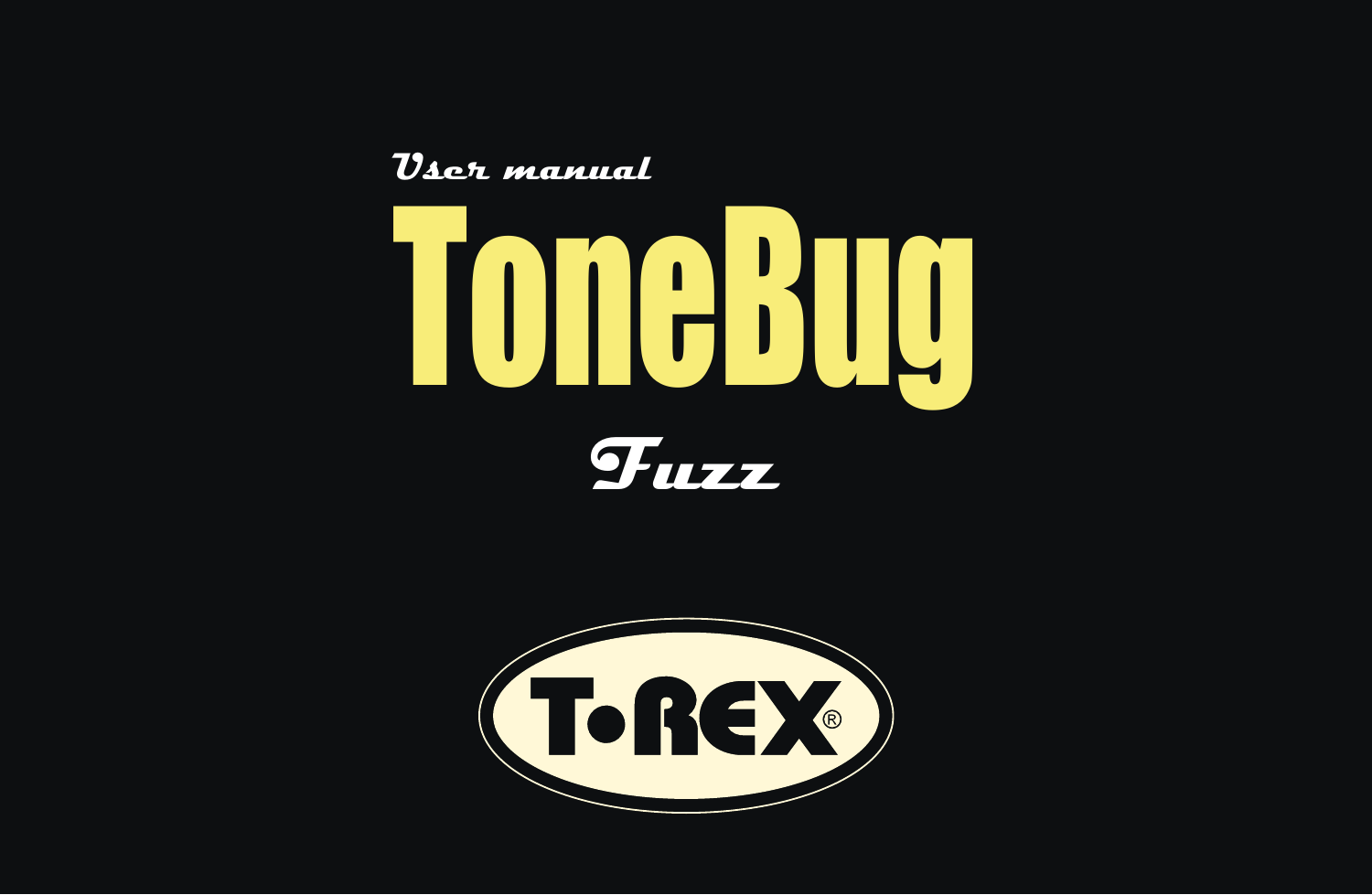

# **CONGRATULATIONS**

on your purchase of Fuzz, part of our Tonebug series of effect pedals that combine gorgeous T-Rex tone, cool retro design, and affordable pricing.

Fuzz transforms the sound of your guitar and the music you make with a rich, creamy hyper-distortion you'll recognize from decades of classic rock, funk and other genres.

With exactly the controls you need and nothing you don't, Fuzz is simple to set up, add to your pedal board and use – night after night.

To make sure you get the most out of your Fuzz, be sure to read this brief user manual before getting started.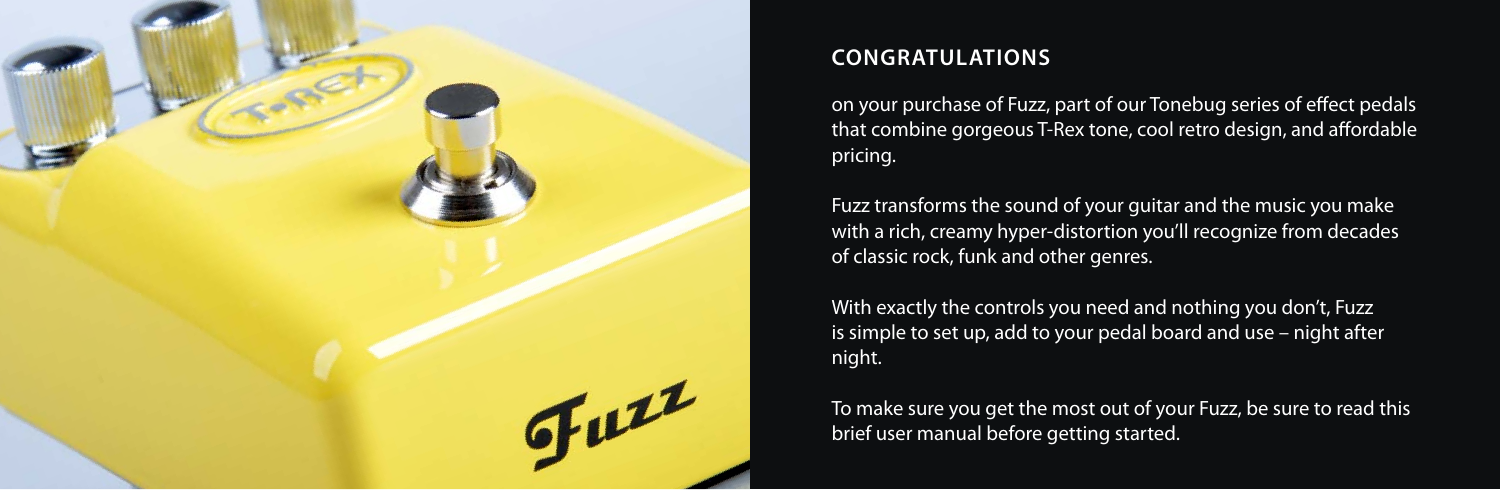## **TURN ON THE FUZZ!**

## **Using your Fuzz**

- 1. Insert a 9V alkaline battery or connect to an electrical outlet using a T-Rex Fuel Tank power supply (not included).
- 2. Plug your guitar into the INPUT jack, and run a lead from the OUTPUT jack into your amp.
- 3. Use the FUZZ knob to determine how dirty you want your sound, and the LEVEL knob to set your overall output volume.
- 4. Use the TONE knob to experiment with the timber of your fuzzed sound, so it matches your set-up, the music you play, and your own personal taste.

# **HOW IT WORKS**

## **Boost and clip**

A fuzz box works similarly to an overdrive or distortion pedal, but it is far more extreme. It boosts your input signal until it clips so drastically that the guitar's natural sine wave output is transformed into something much closer to a square wave.

### **A word of advice**

You're going to love your T-Rex Fuzz, but remember that fuzz is only one type of distortion. For subtler effects, consider adding a T-Rex Overdrive and Distortion pedal to your rack. Also part of our affordable Tonebug range, these pedals will broaden your sonic palette with the full range of classic distortion effects.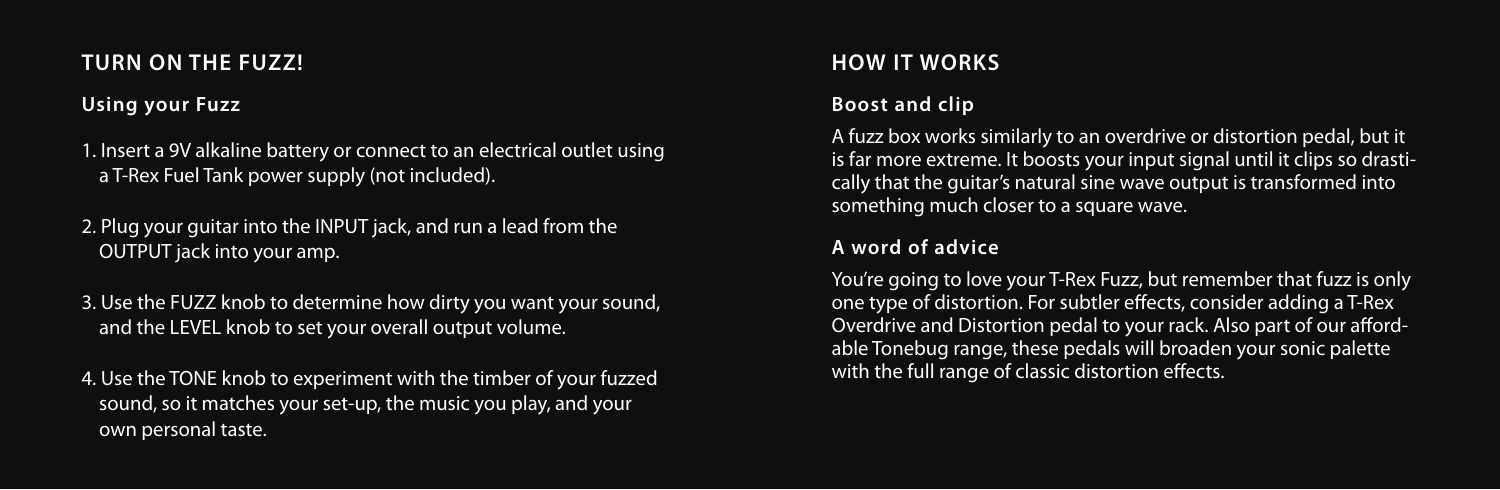# **TECHNICAL SPECIFICATIONS:**

| Input Impedance @ 1KHz              | Higher than 1 M Ohm                                          |
|-------------------------------------|--------------------------------------------------------------|
| Output Impedance @ 1KHz             | Lower than 1 K Ohm                                           |
| Power supply                        | 9V <sub>DC</sub>                                             |
| Minimum Power supply Voltage        | 8,5V DC                                                      |
| <b>Maximum Power supply Voltage</b> | 12,5V DC                                                     |
| Current Draw @ 9V DC                | 25 <sub>m</sub> A                                            |
| Maximum input signal Vp/p           | $3,2$ Vp/p                                                   |
| <b>Battery Type</b>                 | 9V battery 6F22 Alkaline                                     |
| <b>Battery Life</b>                 | 8 to 12 Hours                                                |
| <b>External connectors</b>          | Input Jack. Output Jack, 9V DC Jack (center<br>pin negative) |
| Controls                            | On/Off, Fuzz, Tone, Level                                    |
| Depth                               | $120$ mm                                                     |
| Width                               | 78 mm                                                        |
| Height                              | $60 \,\mathrm{mm}$                                           |
| Weight (excl. battery)              | 0,404 Kg                                                     |

#### **T-REX WARRANTY CONDITIONS**

T-Rex offers a 2-year warranty on all our products. In the unlikely event of a malfunction, please contact our technical support at info@t-rex-effects.com before sending us the product for repair. When the product has been sent to us at sender's cost, we will repair or replace your product and send it back to you - free of charge and usually within 3 weeks (shipping not included). The product needs to be accompanied by a copy of your receipt, serial number, return address, phone number, e-mail address and a brief explanation of the problem. Please note that we cannot replace a product until we have received it here in Denmark.

The warranty is lost if the product has been damaged by alteration, misuse, accident, or neglect; or if the product has been repaired or serviced by persons not authorized by T-Rex. Read more about warranty conditions at www.t-rex-effects.com.

### **ABOUT T-REX**

Based in Vejle, Denmark, T-Rex Engineering makes classic and signature effects pedals for the world's best musicians. Our approach blends hi-tech innovation with old-world craftsmanship – always in the service of killer tone.

### **EU REGULATIONS • ENVIRONMENT PROTECTION**

T-Rex accepts and follows the regulations and directives issued by the EU. We find these environment protecting regulations very good, and we are happy to follow them.